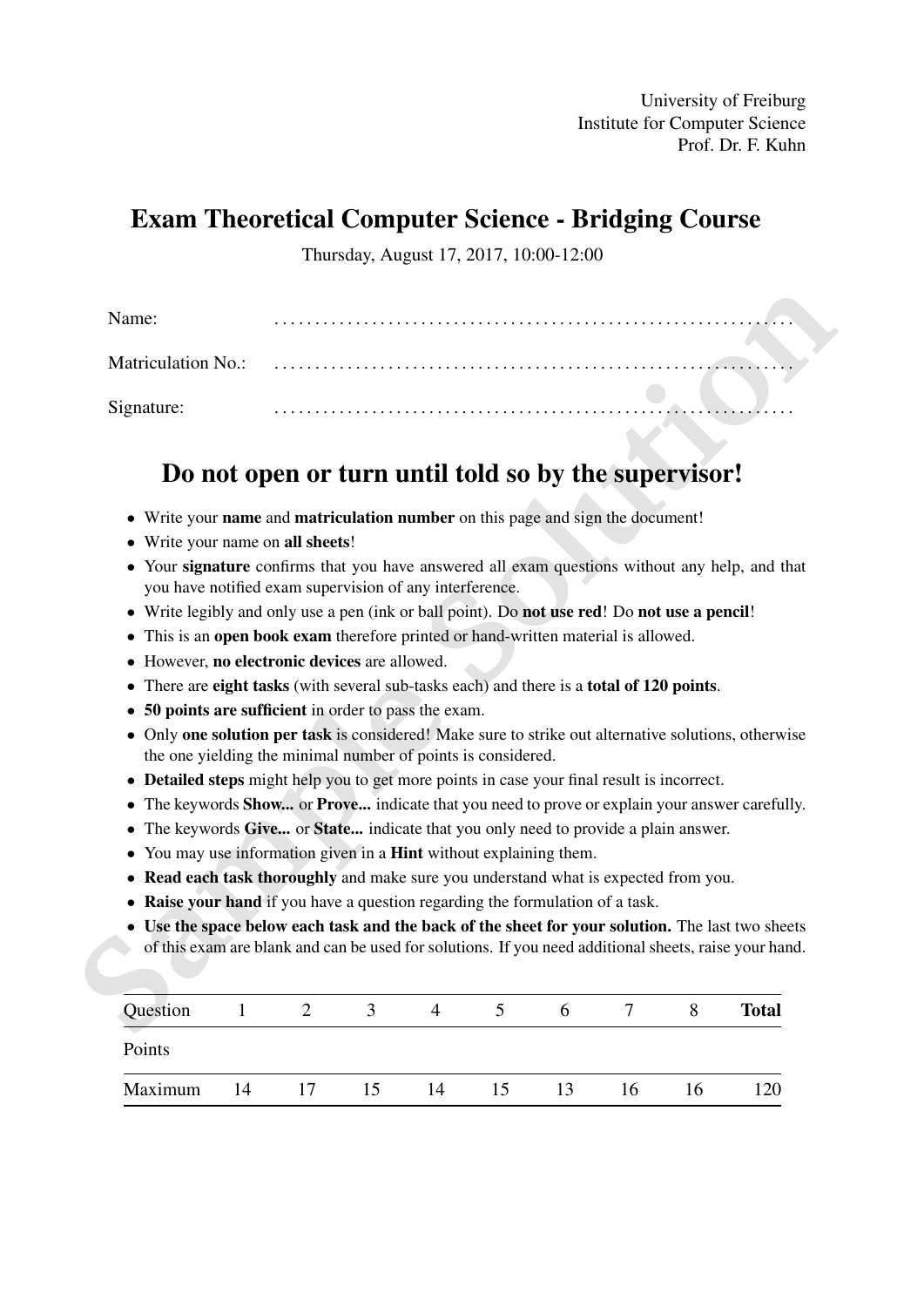### Task 1: Basic Mathematical Skills (14 Points)

- (a) Prove the equation  $\sum_{i=0}^{n} 2^i = 2^{n+1} 1$  for all  $n \in \mathbb{N}_0$  by induction on *n*. *(5 Points)*
- (b) Let A, B be sets. We define the symmetric difference  $A \Delta B := (A \setminus B) \cup (B \setminus A)$ . Prove the following **implication:** *(4 Points)*

 $A \cap B \neq \emptyset \implies A \Delta B \neq A \cup B.$ 

*Remark:*  $A \setminus B := A \cap \overline{B}$  *is the 'set minus' operator, describing all elements of* A *that are not in* B*. Instead of a formal proof, you can show the implication with Venn diagrams.*

 $A \cap B \neq \emptyset \implies A \Delta B \neq A \cup B$ .<br> **Remark:**  $A \setminus B := A \cap B$  is the 'set minus' operator, describing all elements of A that are<br>
not in *B*. Instead of a formal proof, you can show the implication with Venn diagrams.<br>
(c) Give the (c) Give the minimum and the maximum number of edges an undirected, bipartite graph  $G = (V, E)$  with  $n := |V|$  nodes can have. You may assume that n is even. *(1+4 Points) Remark:* A graph  $G = (V, E)$  *is bipartite if its nodes* V *can be partitioned into two disjoint sets*  $U, W \subseteq V$ , such that there are **no** edges in E among any two nodes in U, and the same *is true for* W. That is, for all  $\{v_1, v_2\} \in E$  *it holds that*  $v_1$  *and*  $v_2$  *are not in the same part.* 

## Sample Solution

(a) *Induction base:* The statement is true for  $n = 0$ , since  $\sum_{i=0}^{0} 2^i = 1 = 2^{0+1} - 1$ . *(1 Points) Induction hypothesis:* Presume the statement holds for an arbitrary, fixed  $n \in \mathbb{N}_0$ .

*Induction step:*  $\sum_{i=0}^{n+1} 2^i = 2^{n+1} + \sum_{i=0}^{n} 2^{i} \stackrel{\text{Ind. hyp.}}{=} 2^{n+1} + 2^{n+1} - 1 = 2^{n+2} - 1.$  *(4 Points)* 

- (b) Since  $A \cap B \neq \emptyset$  there is an  $x \in A \cap B \subseteq A \cup B$ . Since  $x \in A$  and  $x \in B$ , we have  $x \notin A \setminus B$  and  $x \notin B \setminus A$ . Therefore  $x \notin (A \setminus B) \cup (B \setminus A) = A \Delta B$ .
- (c) *Minimum number:* 0. *(1 Points)*

*Reasoning: (not required for full points) A graph without any edges is obviously bipartite. Maximum number:* ( $\frac{n}{2}$ )  $\frac{n}{2}$ <sup>2</sup> if *n* is even (and  $\lceil n/2 \rceil \cdot \lfloor n/2 \rfloor$  if *n* is odd). *(4 Points) Reasoning: (not required for full points) a bipartition* U, W with  $m := |U|$  and  $k := |W|$ 

*can have at most* m · k *edges. The term* m · k *can be interpreted as the area of a rectangle (subject to*  $m + k = n$ *)* which is maximized for equal, or almost equal, side length.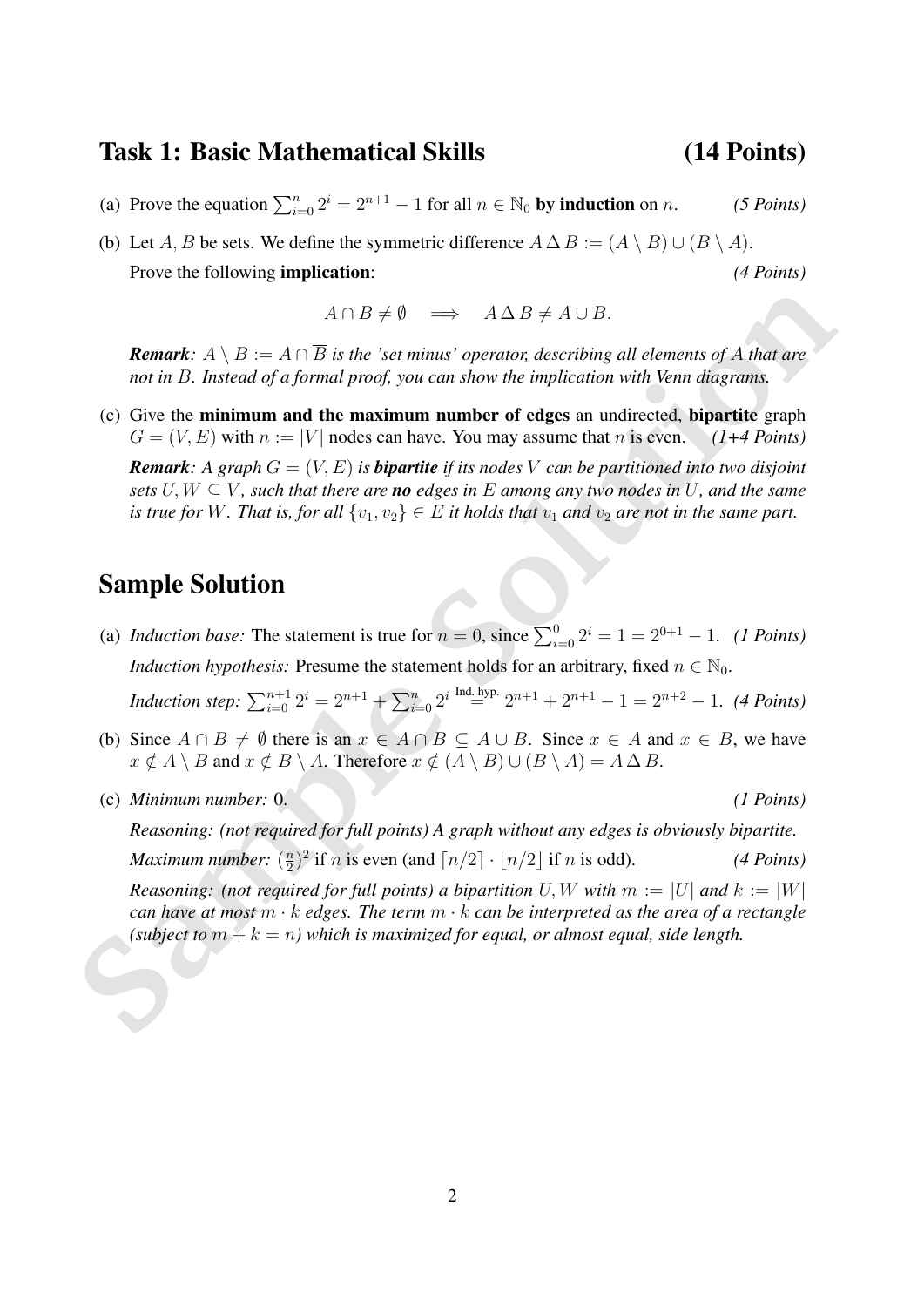## Task 2: Regular Languages (17 Points)

Consider the following *Deterministic Finite Automaton (DFA)* A over the alphabet  $\{a, b\}$ .



(a) Give the shortest string accepted by A. *(1 Points)*

- (b) Give an infinte set of strings that are accepted by A and consist only of b's. *(3 Points)*
- (c) **Describe the language**  $L(A)$  recognized by A (as a set or verbally). *(4 Points)*
- (a) Give the **shortest string** accepted by A.<br>
(b) Give an infinite set of strings that are accepted by A and **consist only of b's.** (*3 Points)*<br>
(c) Describe the language  $L(A)$  recognized by A (as a set or verbally). ( (d) Now consider the language  $L(\gamma)$  given by the regular expression  $\gamma := (ab)^*(ba)^*$ . Give a DFA that recognizes  $L(\gamma)$  and has at most four states. *(6 Points) Remark: You can give a non-deterministic finite automaton (NFA) for a penalty of 2 points or an automaton with more than four states for a penalty of 1 point for each additional state.*
	- (e) Let L be the language consisting of words of the form  $w_1w_2w_3$  with  $w_1, w_2, w_3 \in \{a, b, c\}^*$ and  $w_1$  contains no a's and  $w_2$  contains no b's and  $w_3$  contains no c's.

Give a regular expression that generates L. *(3 Points)* 

## Sample Solution

- (a) The shortest string in  $L(A)$  is b.
- (b) A accepts the family  $\{b(bb)^n \mid n \in \mathbb{N}_0\}.$
- (c)  $L(A) := \{w \in \{a, b\}^* \mid \text{the number of } a \text{'s in } w \text{ is even and the number of } b \text{'s in } w \text{ is odd}\}.$



(e)  $(b \cup c)^* \cdot (a \cup c)^* \cdot (a \cup b)^*$ .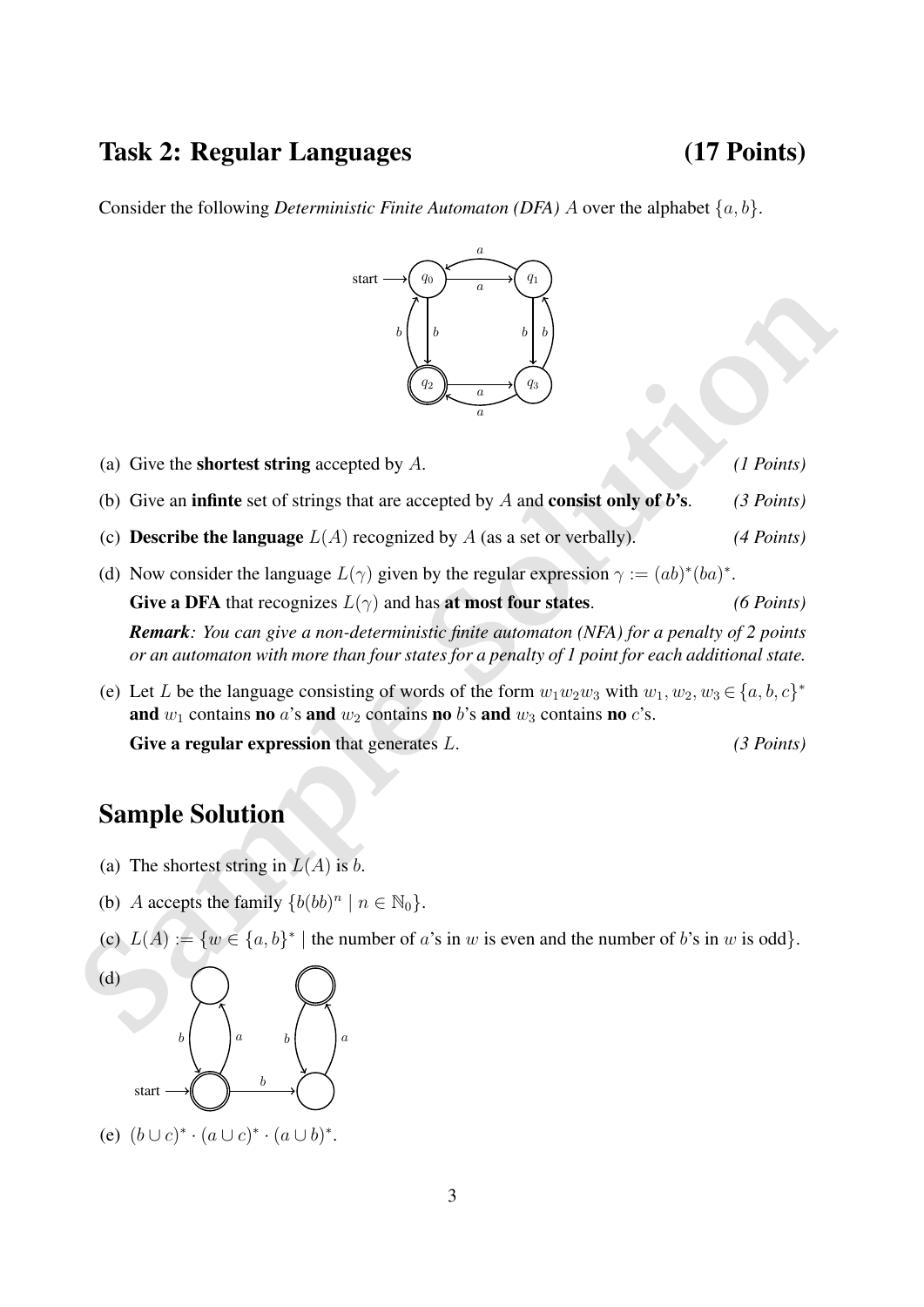### Task 3: Context-Free Languages (15 Points)

Let  $L = \{ss^{RC} | s \in \{0,1\}^*\}$  be a language over alphabet  $\{0,1\}$ , where  $s^{RC}$  describes the **reverse complement** of a string  $s \in \{0,1\}^*$ , obtained by reversing the order of symbols in s and then exchanging every 0 in s with 1 and every 1 in s with 0.

- (a) State whether there is a string in L with an unequal number of zeros and ones. *(1 Points)*
- (b) Give a context-free grammar that generates L. *(3 Points)*
- (c) Give a Pushdown Automaton (PDA) that recognizes L. *(5 Points)*
- (d) Prove that L is not a regular language by using the Pumping Lemma. *(6 Points)*

# Sample Solution

(a) No, there exists no such string in L since  $|s|_0 = |s^{RC}|_1$  and  $|s|_1 = |s^{RC}|_0$ , hence

$$
|ss^{RC}|_0 = |s|_0 + |s^{RC}|_0 = |s^{RC}|_1 + |s|_1 = |ss^{RC}|_1.
$$

*Remark: Just 'No' suffices.*

(b) Let 
$$
G = (\{S\}, \{0, 1\}, R, S)
$$
 with  $R := \{S \to \varepsilon | 0S1 | 1S0\}$ . Then  $L(G) = L$ .

(c)

(a) State whether there is a string in *L* with an **unequal number of zeros and ones.** *(1 Points)*<br>
(b) Give a **context-free grammar** that generates *L*. (3 Points)<br>
(c) Give a **Pushdown Automaton** (PDA) that recognizes start  $\varepsilon, \varepsilon \to \$$  $0, \varepsilon \to 1$  $1, \varepsilon \to 0$  $\varepsilon, \varepsilon \to \varepsilon$  $0, 0 \rightarrow \varepsilon$  $1, 1 \rightarrow \epsilon$ ε,  $\$\$ 

(d) We prove that  $L$  is not regular by showing that  $L$  violates the pumping condition, i.e. always contains a string that can not be pumped. Let  $p$  be the pumping length. We investigate the string  $s = 0^p 1^p$ . Since  $0^p = (1^p)^{RC}$  we have  $s \in L$ . Furthermore s is longer than p.

Consider a partition  $xyz = s$  with  $|y| \ge 1$  and  $|xy| \le p$ . It follows that  $y = 0^q$  with  $1 \le q \le p$ . Since  $xy^0z = 0^{p-q}1^p$  has fewer zeros than ones, we can not divide  $xy^0z$  into a string and its reverse complement, because any string of this form must have a number of zeros equal to the number of ones. Hence  $xy^0z \notin L$ . *Remark: Works with any choice*  $i \neq 1$ .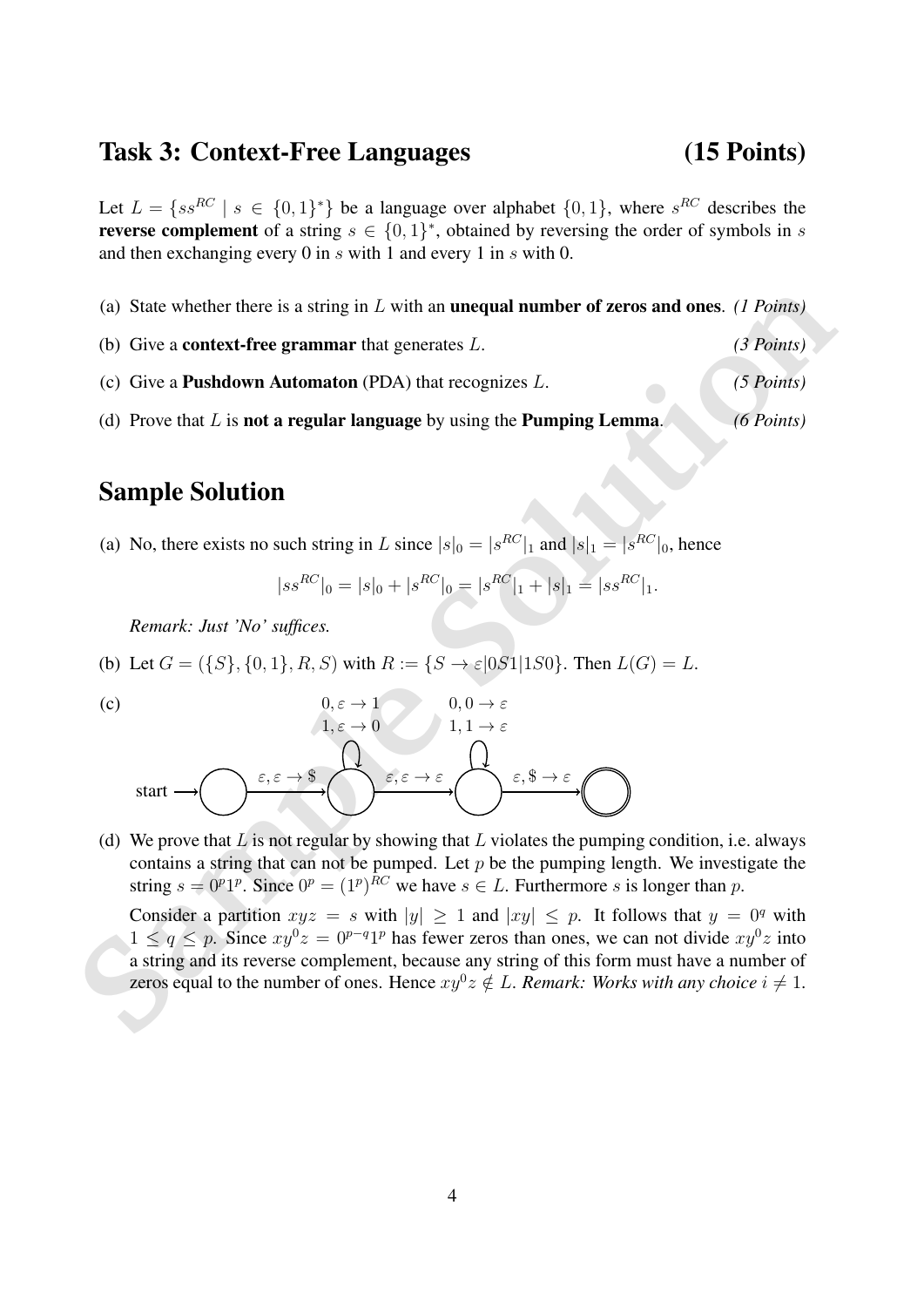### Task 4: Turing machines (14 Points)

- (a) Give a comparison of the set of languages recognized by deterministic Turing machines with the set of languages recognized by non-deterministic Turing machines. *(2 Points)*
- (b) State two differences between deterministic and non-deterministic Turing machines. *Remark: You obtain 1 point for the first difference and 2 points for the second. (1+2 Points)*
- (c) One can define a variant of the Turing machine which allows three actions of the read/writehead:  $\{L, R, S\}$ , where S means that the head stands still during that step.

Let  $M_1$  be a Turing machine that uses head movements  $\{L, R, S\}$ . Give an explicit construction procedure that transfers  $M_1$  into a Turing machine  $M_2$  that uses only head **movements**  $\{L, R\}$  and recognizes the same language, i.e.  $L(M_1) = L(M_2)$ . *(5 Points)* 

(d) Briefly explain how to construct (or construct) a Turing machine for the language defined by the automaton depicted in Task 2 of this exam. *(4 Points)*

## Sample Solution

- **Remark:** You obtain I point for the first difference and 2 points for the second. (1+2 Points)<br>
(c) One can define a variant of the Turing machine which allows three actions of the read/write-<br>
head: {L, R, S}, where S m (a) As proven in the lecture, deterministic and non deterministic Turing machines are equally powerful in terms of the languages they recognize. Hence both language classes are equal. *Remark: The bold sentence suffices to receive full points.*
	- (b) Non-exhaustive list of possible namings of differences:
		- 1. Non-deterministic Turing machines might define multiple transitions for the same state and symbol read by the read/write-head.
		- 2. The transition *function* δ of deterministic Turing machines is a transition *relation* for non-deterministic Turing machines.
		- 3. Non-deterministic Turing machines may have  $\varepsilon$ -transitions.
		- 4. Non-deterministic Turing machines *probably* recognize more languages in polynomial time than deterministic ones (if  $P \neq \mathcal{NP}$ ).
		- 5. Acceptance is defined differently. In the case of non-deterministic Turing machines the existence of an accepting path suffices to recognize an input, even though other paths for that input may not be accepting.
	- (c) We take the TM machine  $M_1$  and subsequently remove all transitions which contain the neutral movement until we obtain a Turing machine according to the standard definition. For each  $\delta(q, a) = (q', b, S)$  add an additional state  $\tilde{q} = \tilde{q}(q, a, q', b, S)$ . Then remove this transition and add transitions  $\delta(q, a) = (\tilde{q}, b, L)$  and  $\delta(\tilde{q}, x) = (q', x, R)$  for all  $x \in \Sigma$  instead.

*Reasoning: (not required for full points) After execution of these two transitions the Turing machine will be in the same configuration as it would have been when executing the original transition. Each step of*  $M_1$  *can be simulated with at most two steps by*  $M_2$ *.*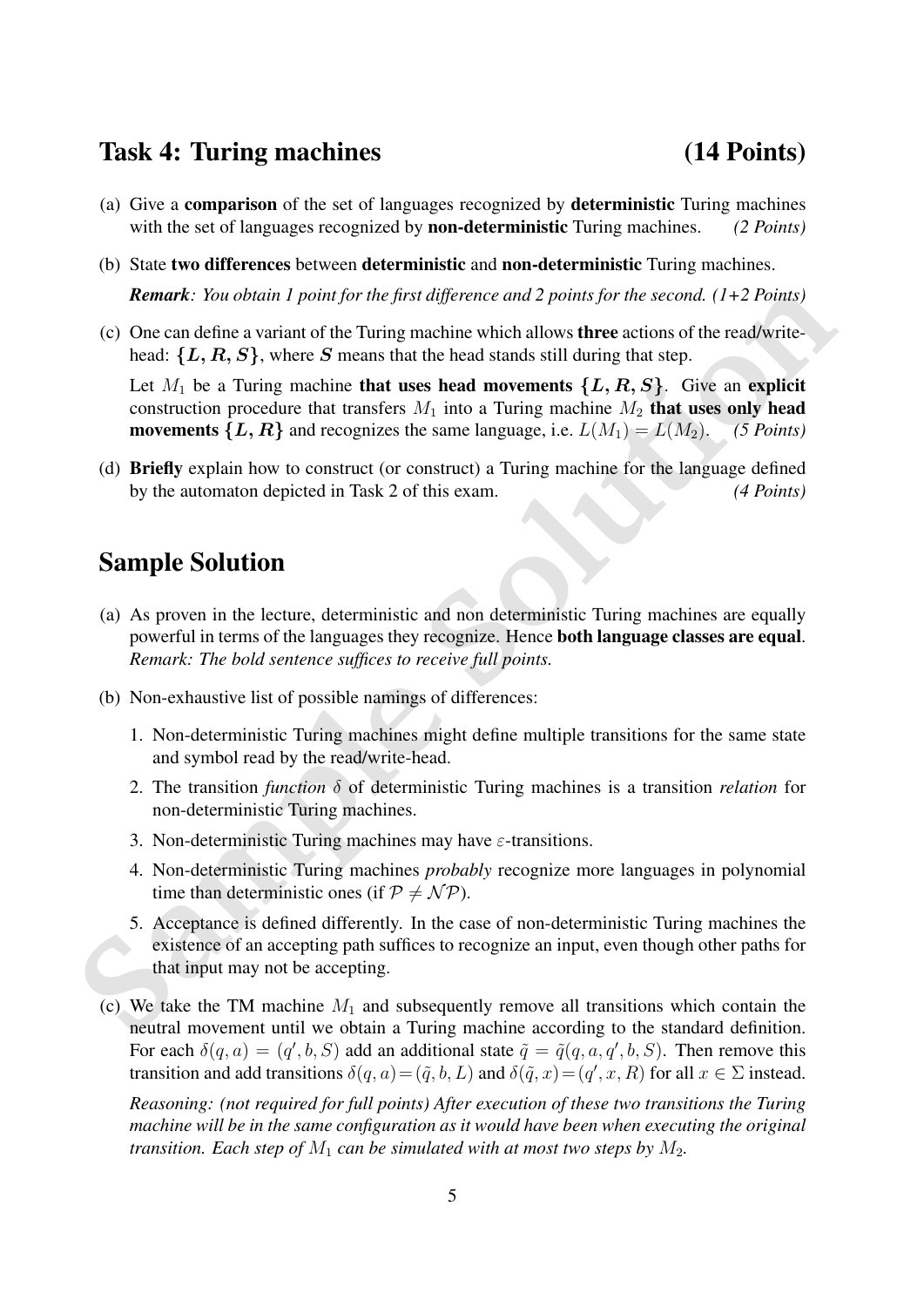(d) We modify the DFA from Task 2 such that it becomes a Turing machine, by moving the read/write-head to right over each input symbol for each transition of the DFA. I.e. a transition  $\delta(q, a) = q'$  of the DFA becomes a transition  $\delta(q, a) = (q', a, R)$ .

**Samples** Suites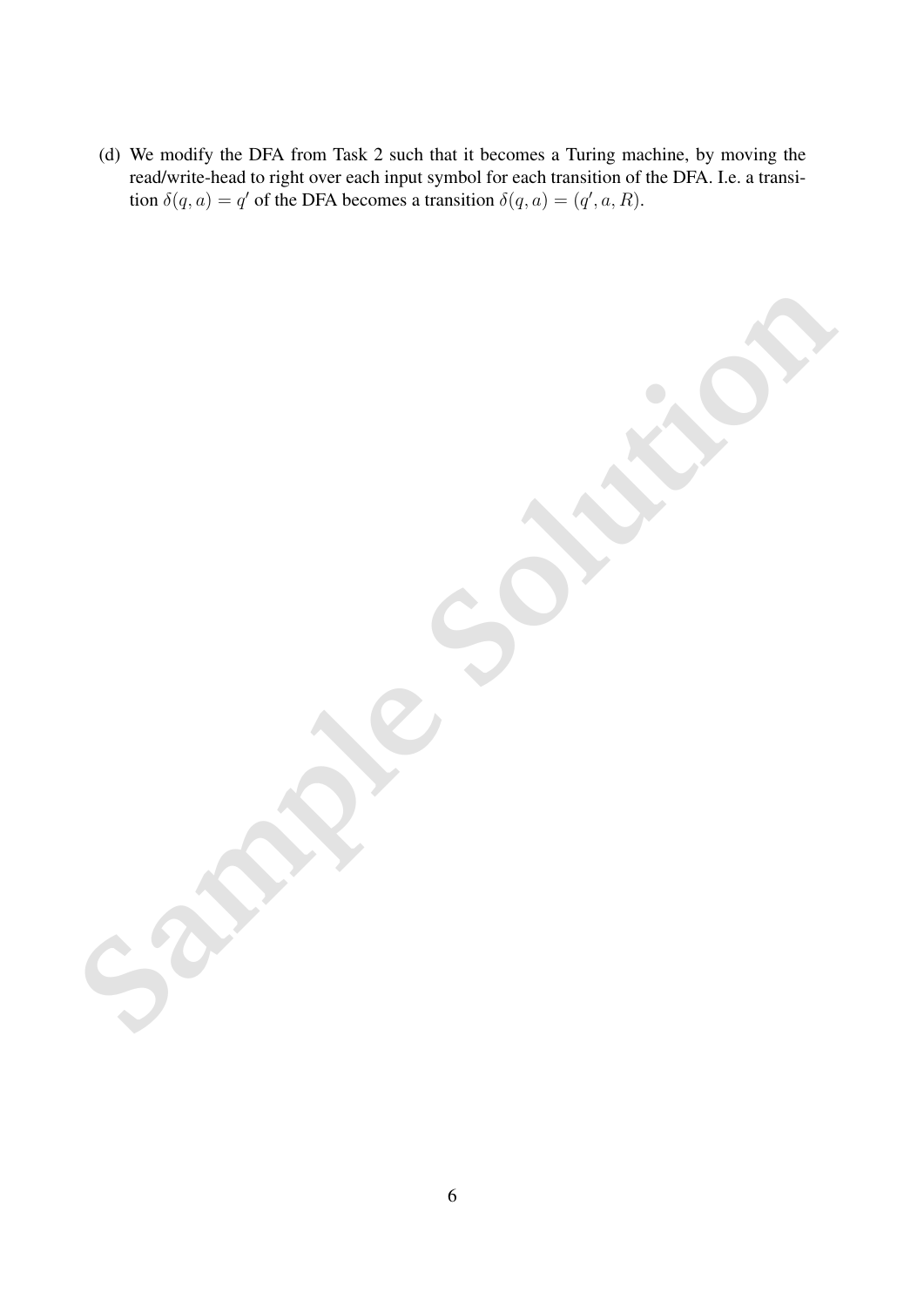## Task 5:  $\mathcal{O}$  - Notation (15 Points)

2 > 1*. (1+6 Points)*

). *(1+7 Points)*

State whether the following claims are true or false *(1 point each)*. Then prove or disprove the claim *(6 points for (a) and 7 points for (b))*. Use the definition of the O-notation.

(a)  $n^{\sqrt{2}} \in \mathcal{O}$ √  $(2 \cdot n)$ . *Hint*: √

$$
(b) 2^{\sqrt{n}} \in \mathcal{O}((\sqrt{2})^n)
$$

## Sample Solution

(a) The claim is false. We disprove it by showing a contradiction. Assume there is a constant  $c > 0$  and  $M \in \mathbb{N}$  such that for all  $n > M$  the inequality  $n^{\sqrt{2}} \leq c \cdot \sqrt{2} \cdot n$  holds.

$$
\iff n^{\sqrt{2}} \leq c \cdot \sqrt{2} \cdot n
$$
  

$$
\iff \frac{n^{\sqrt{2}}}{n} \leq c \cdot \sqrt{2}
$$
  

$$
\iff n^{\sqrt{2}-1} \leq c \cdot \sqrt{2}
$$

However the left side  $n^{\sqrt{2}-1}$  is unbounded, while the right side is constant. Therefore the inequality is false for all sufficiently large  $n$ , a contradiction.

(b) The claim is true. We give  $c > 0$  and  $M \in \mathbb{N}$  such that for all  $n \ge M: 2^{\sqrt{n}} \le c \cdot ($ √  $\overline{2})^n$ .

**Sample Solution**  
\n(a) The claim is false. We disprove it by showing a contradiction. Assume there is a constant 
$$
c > 0
$$
 and  $M \in \mathbb{N}$  such that for all  $n > M$  the inequality  $n^{\sqrt{2}} \le c \cdot \sqrt{2} \cdot n$  holds.  
\n⇒  $n^{\sqrt{2}} \le c \cdot \sqrt{2} \cdot n$   
\n⇒  $\frac{n^{\sqrt{2}}}{n} \le c \cdot \sqrt{2}$   
\nHowever the left side  $n^{\sqrt{2}-1}$  is unbounded, while the right side is constant. Therefore the inequality is false for all sufficiently large *n*, a contradiction.  
\n(b) The claim is true. We give  $c > 0$  and  $M \in \mathbb{N}$  such that for all  $n \ge M$ :  $2^{\sqrt{n}} \le c \cdot (\sqrt{2})^n$ .  
\n $2^{\sqrt{n}} \le c \cdot (\sqrt{2})^n$   
\n⇒  $\log(2^{\sqrt{n}}) \le \log(c \cdot (\sqrt{2})^n)$   
\n⇒  $\sqrt{n} \cdot \log 2 \le \log c + n \cdot \log \sqrt{2}$   
\n⇒  $\sqrt{n} \le \log c + \frac{n}{2}$   
\nwhich is true for  $c = 1$  and all  $n \ge M$ : = 4.

Which is true for  $c = 1$  and all  $n \ge M := 4$ .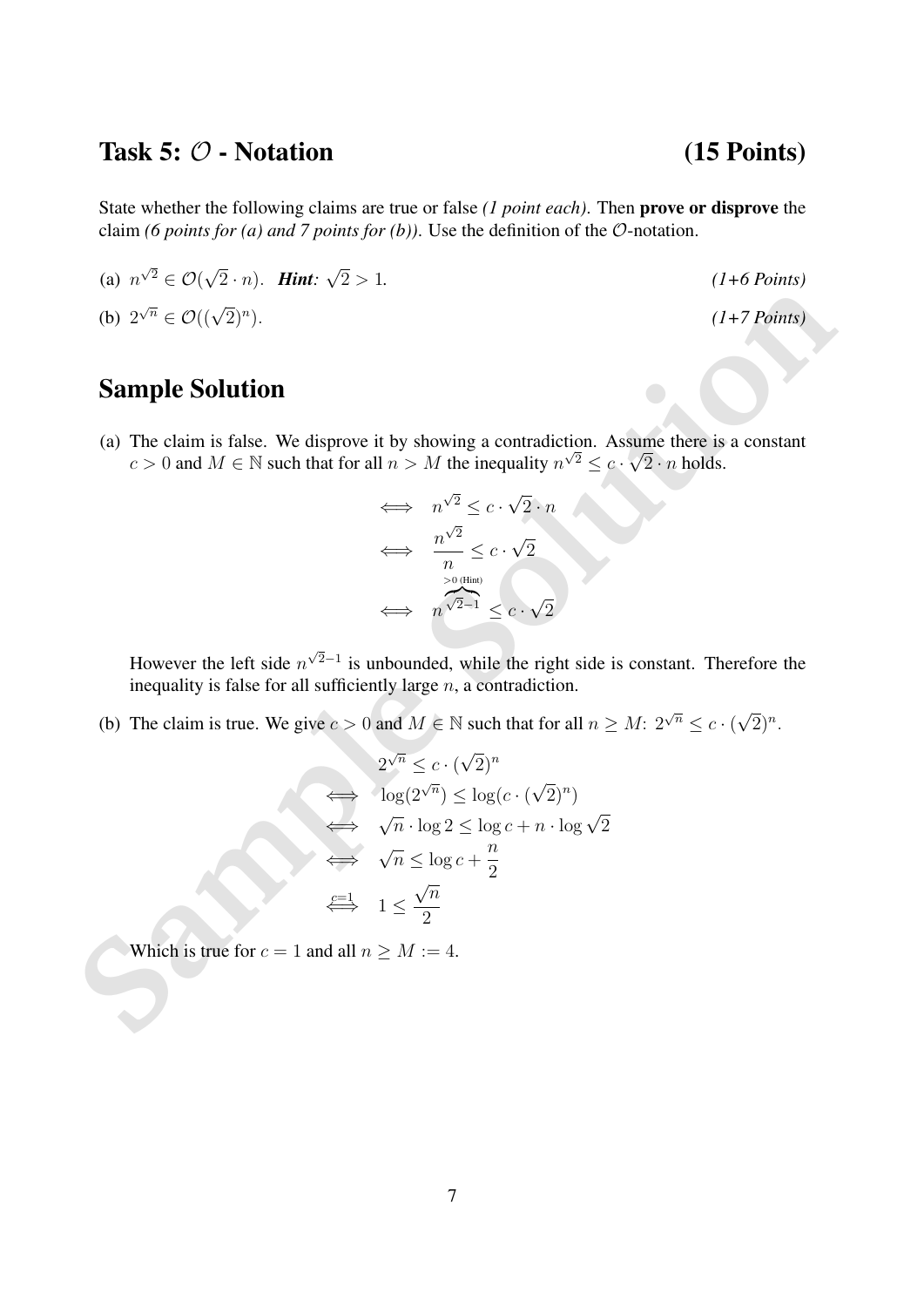## Task 6: Decidability (13 Points)

(a) Consider the problem COLORING:

COLORING :=  $\{\langle G, k \rangle |$  undirected graph G has a **k-coloring**.

A **k-coloring** of  $G = (V, E)$  is an assignment  $c: V \to \{1, \ldots, k\}$  of nodes to colors, such that no equally colored nodes are adjacent, i.e., for all edges  $\{u, v\} \in E$  we have  $c(u) \neq c(v)$ .

- (i) Show that COLORING is decidable by giving an algorithm (abstract description or pseudo-code) that decides whether a graph has a k-coloring. *(6 Points)*
- (ii) Explain why your algorithm accepts **exactly** the instances  $\langle G, k \rangle$  which have a kcoloring and why it always halts. *(2+1 Points)*
- (b) Consider the problem MULTIPARTITION

MULTIPARTITION :=  $\{\langle G, k \rangle |$  undirected graph G has a k-**partition** $\}$ .

A k-partition of  $G = (V, E)$  is a partition of V into k disjoint subsets  $V_1, \ldots, V_k$  such that there are no edges among nodes from two different subsets. Formally: For all edges  $\{u, v\} \in E$  it holds that u and v are in different subsets, i.e.,  $u \in V_i$ ,  $v \in V_j$  with  $i \neq j$ .

A decider for COLORING can be used to show the decidability of MULTIPARTITION.

Explain how to use your algorithm for COLORING to decide MULTIPARTITION. *(4 Points)*

*Remark: If you did not succeed in giving an algorithm that decides* COLORING *in (a), you may assume that you have such an algorithm.*

# Sample Solution

**EVALUATE ALTERT COLUTION**<br>
That no equally colored nodes are adjacent, i.e., for all edges  $\{u, v\} \in E$  we have  $c(u) \neq c(v)$ .<br>
(i) Show that COLORING is decidable by giving an algorithm (abstract description or<br>
pseudo-co (a) Given an input graph  $G = (V, E)$  with input number k, we test for all of the at most  $\mathcal{O}(k^{|V|})$ possible assignments  $c : V \to \{1, \ldots, k\}$  of colors to nodes, whether they form a proper coloring. *Remark: The exact number of possible assignments does not matter, it is sufficient to state that there are only finitely many*.

To check whether an assignment  $c$  is a proper coloring, the algorithm tests for all edges  $\{u, v\} \in E$  whether  $c(u) \neq c(v)$ . If we find an edge  $\{u, v\} \in E$  with equally colored end-nodes, i.e.  $c(u) = c(v)$ , the algorithm drops the current color assignment and continues with the next one.

If all edges were checked positively, i.e.  $c(u) \neq c(v)$  for all  $\{u, v\} \in E$  the algorithm accepts and halts. If, on the other hand, all possible assignments were dropped due to equally colored, adjacent nodes, the algorithm rejects. *(6 Points)*

If instance  $\langle G, k \rangle$  has a k-coloring, the algorithm will accept it at some point, since the algorithm tries *all* possible color assignments and eventually finds the valid k-coloring. Conversely, if  $G$  has no valid  $k$ -colorings all color assignments are dropped due to equally colored, adjacent nodes, and the algorithm rejects  $\langle G, k \rangle$ . *(1+1 Points)*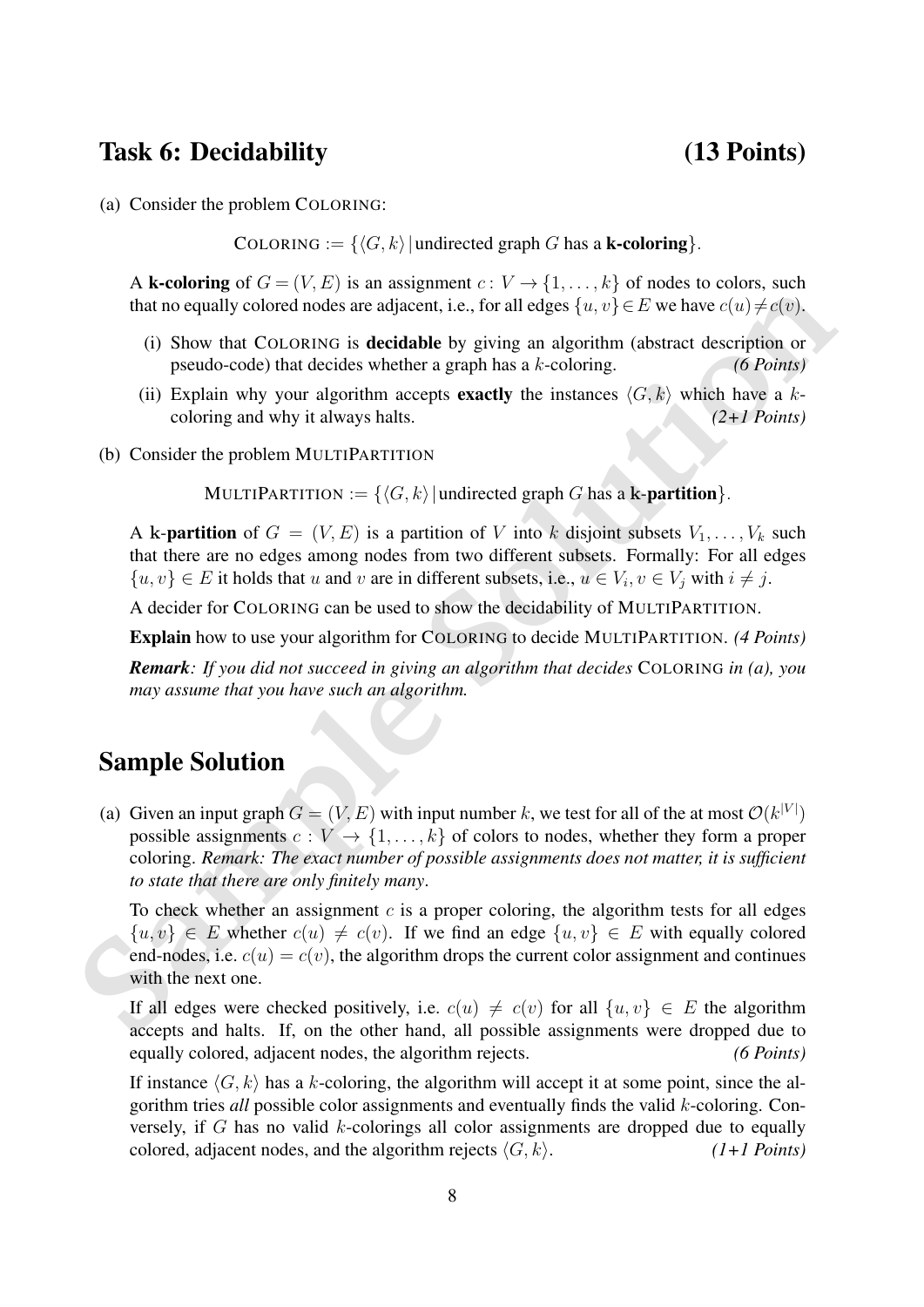A check whether  $c(u) \neq c(v)$  can be done in  $\mathcal{O}(|V|)$  time. For each color assignment c we do at most  $\mathcal{O}(|E|)$  of those checks. Furthermore we have at most  $\mathcal{O}(k^{|V|})$  possible color assignments with at most k colors. Therefore the algorithm terminates after  $\mathcal{O}(|V| \cdot |E| \cdot k^{|V|})$ steps, i.e. finitely many steps. *(1 Points)*

*Remark: The run-time of the algorithm does not need to be analyzed in order to obtain the point. It suffices to point out that all involved steps are finished after finite time.*

(b) A *k*-coloring induces a *k*-partition (and vice versa). This can be done by putting nodes *c* with the same color  $c(v) \in \{1, \ldots, k\}$  into the respective subset  $V_{\text{cos}}$ . Since nodes of a color stress is  $v$ , the pro (b) A k-coloring induces a k-partition (and vice versa). This can be done by putting nodes  $v$ with the same color  $c(v) \in \{1, \ldots k\}$  into the respective subset  $V_{c(v)}$ . Since nodes of a color i are not adjacent in a proper  $k$ -coloring, there are no adjacent nodes in  $V_i$ . The process works also in the opposite direction. Therefore  $G$  has a  $k$ -coloring if and only if  $G$  has a  $k$ -partition. Hence, we can decide whether G has a  $k$ -partition by simply deciding whether it has a  $k$ -coloring, with our algorithm from (a).

*Remark: The vital part is stating the equivalency (bold), which yields at least 3 points if done properly. One more point if there is some reasonable explanation. At most 1 point for stating only the implication "k-coloring*  $\rightarrow k$ -partition", (not sufficient for a reduction).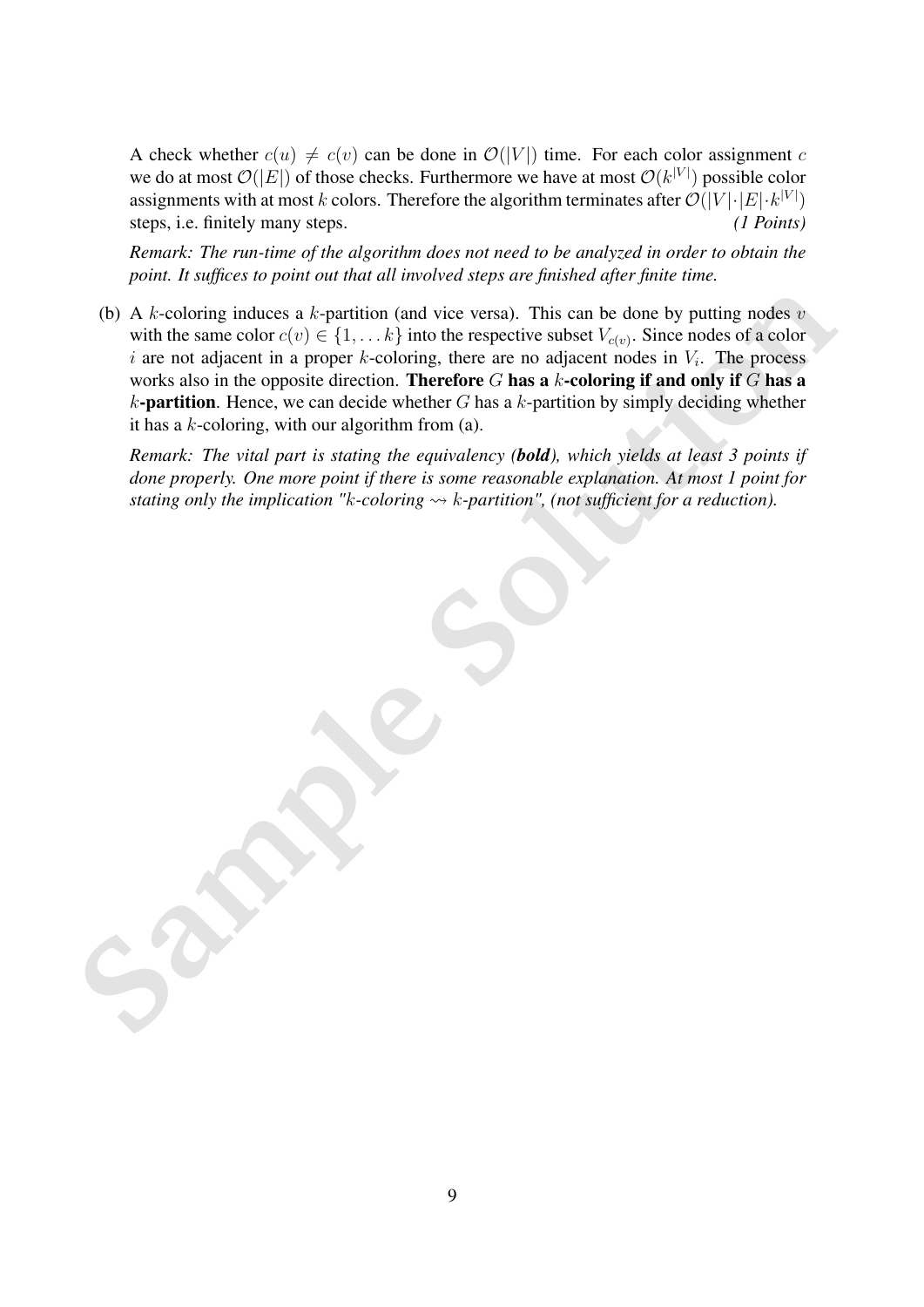## Task 7: Complexity Theory (16 Points)

- (a) Give a language which is **in**  $\mathcal{NP}$  but not **in**  $\mathcal{P}$ . Assume that  $\mathcal{P} \neq \mathcal{NP}$ ! *(2 Points)*
- (b) Give a language which is **neither in**  $\mathcal{P}$  **nor in**  $\mathcal{NP}$ . (2 Points)
- (c) Given a set U of n elements ('universe') and a collection  $S \subseteq 2^U$  of m subsets of U, a selection  $C_1, \ldots, C_k \in S$  of k sets is called a set cover of size k if  $C_1 \cup \ldots \cup C_k = U$ . The SETCOVER-problem is defined as

SETCOVER :=  $\{ \langle U, S, k \rangle | U$  is a set,  $S \subseteq 2^U$  and there is a set cover for  $(U, S)$  of size k.

Assume that we already know that the problem VERTEXCOVER is  $N\mathcal{P}$ -complete

VERTEXCOVER :=  $\{\langle G, k \rangle \mid \text{undirected graph } G \text{ has a vertex cover of size at most } k\}.$ 

Given a graph  $G = (V, E)$ , a **vertex cover** is a subset  $V' \subseteq V$  of nodes of G such that every edge of  $G$  is adjacent to a node in the subset  $V'$ .

Show that  $SETCover$  is  $N\mathcal{P}$ -complete. *(12 Points)* 

*Hint: For the polynomial reduction, let the edges* E *of a given instance of the* VERTEX-COVER *problem be the universe* U *for the associated instance of the* SETCOVER *problem.*

## Sample Solution

- (a) VERTEXCOVER is in  $\mathcal{NP}$  and due to its  $\mathcal{NP}$ -completeness not in P subject to  $\mathcal{NP} \neq \mathcal{P}$ .
- (b) The halting problem is neither in  $\mathcal P$  nor in  $\mathcal NP$  as it is undecidable and all problems in  $\mathcal NP$ and  $P$  are decidable.
- (c) We reduce VERTEXCOVER to SETCOVER.

**Sample Solution**<br> **SETCOVER-problem is defined as**<br> **SETCOVER-problem is defined as**<br> **SETCOVER:**  $=\{(U, S, k) | U \text{ is a set, } S \subseteq 2^U \text{ and there is a set } \text{cover for } (U, S) \text{ of size } k\}$ <br> **Assume that we already know that the problem VERTEXCOVER is N\** Let  $G = (V, E)$  be a given VERTEXCOVER instance. We define the corresponding SET-COVER instance as follows: Let  $U_G = E$  and  $S_G = \{\Gamma(v) \mid v \in V\}$  where  $\Gamma(v) = \{e \in$  $E|v \in e$ .

The construction of  $(U_G, S_G, k)$  can be done in polynomial time.

Now we need to show that

 $\langle G, k \rangle \in \text{VERTEXCover} \Leftrightarrow \langle U, S, k \rangle \in \text{SETCover}.$ 

 $\langle G, k \rangle \in \text{VERTEXCover} \Leftrightarrow G$  has a Vertex cover  $V = \{v_1, \ldots, v_k\}$  of size k  $\Leftrightarrow \Gamma(v_1), \ldots \Gamma(v_k)$  is a Set Cover of  $(U_G, S_G)$  $\Leftrightarrow \langle U_G, S_G, k \rangle \in$  SETCOVER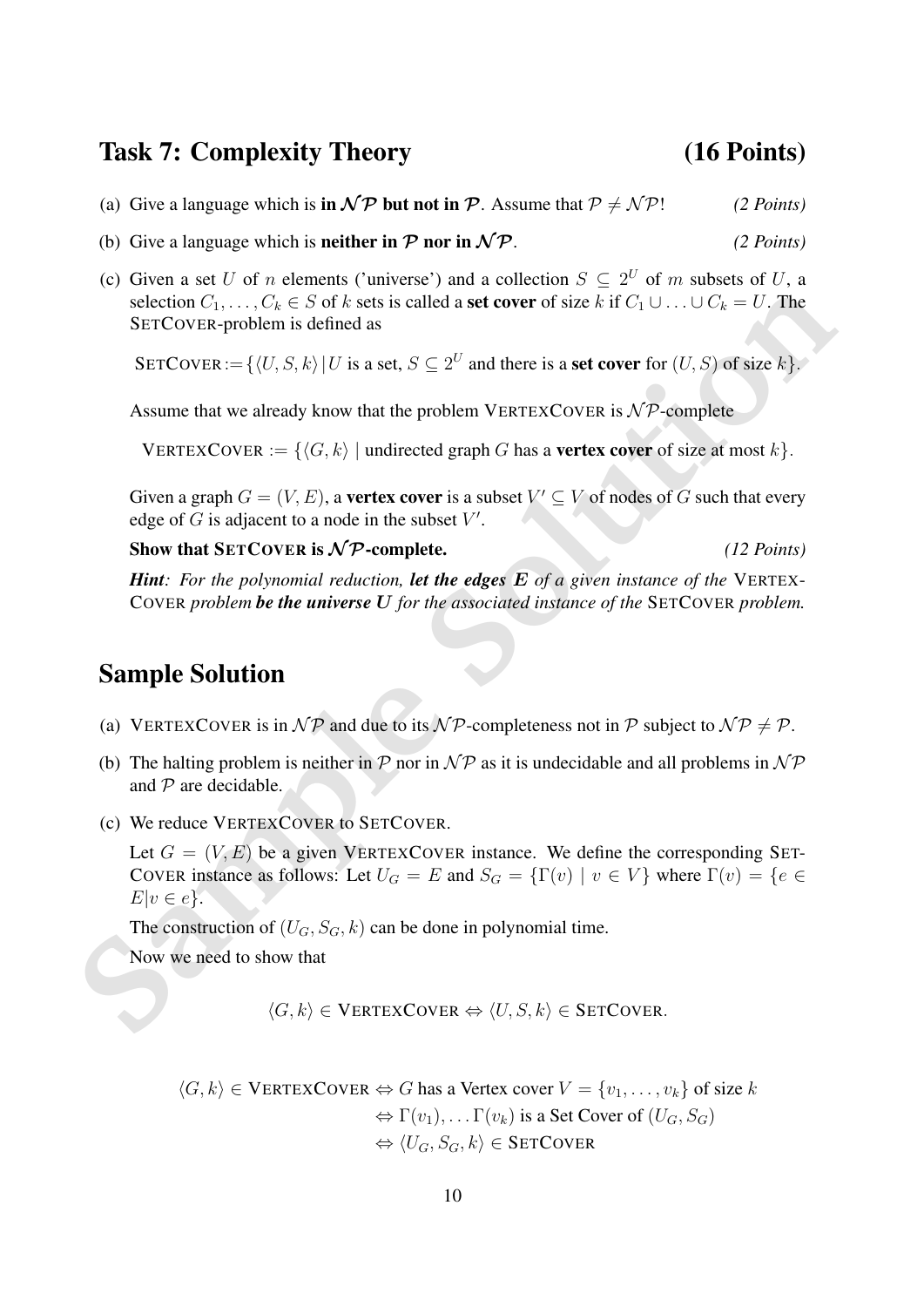To show that SETCOVER is in  $\mathcal{NP}$  we use the guess and check procedure.

**Guess:** Given an instance  $(U, S)$  of SETCOVER guess a collection  $C_1, \ldots, C_k \in S$  of k sets. There are at most  $\binom{|S|}{k}$  $|S|$   $\leq |S|^k$  possible guesses.

**Check:** Given a collection  $C_1, \ldots, C_k \in S$  of k sets we in three for-loops through the elements in  $U$  and the sets in the collection and the elements in that respective set to find the element. (need to provide pseudocode).

The runtime is at most  $O(|U| \cdot k \max_{i=1,\dots,k} |C_i|) = O(k|U|^2)$ .

The numine is a most  $O(|U| \cdot k \max_{c=1,\ldots,k} |C_i|) = O(k|U^2).$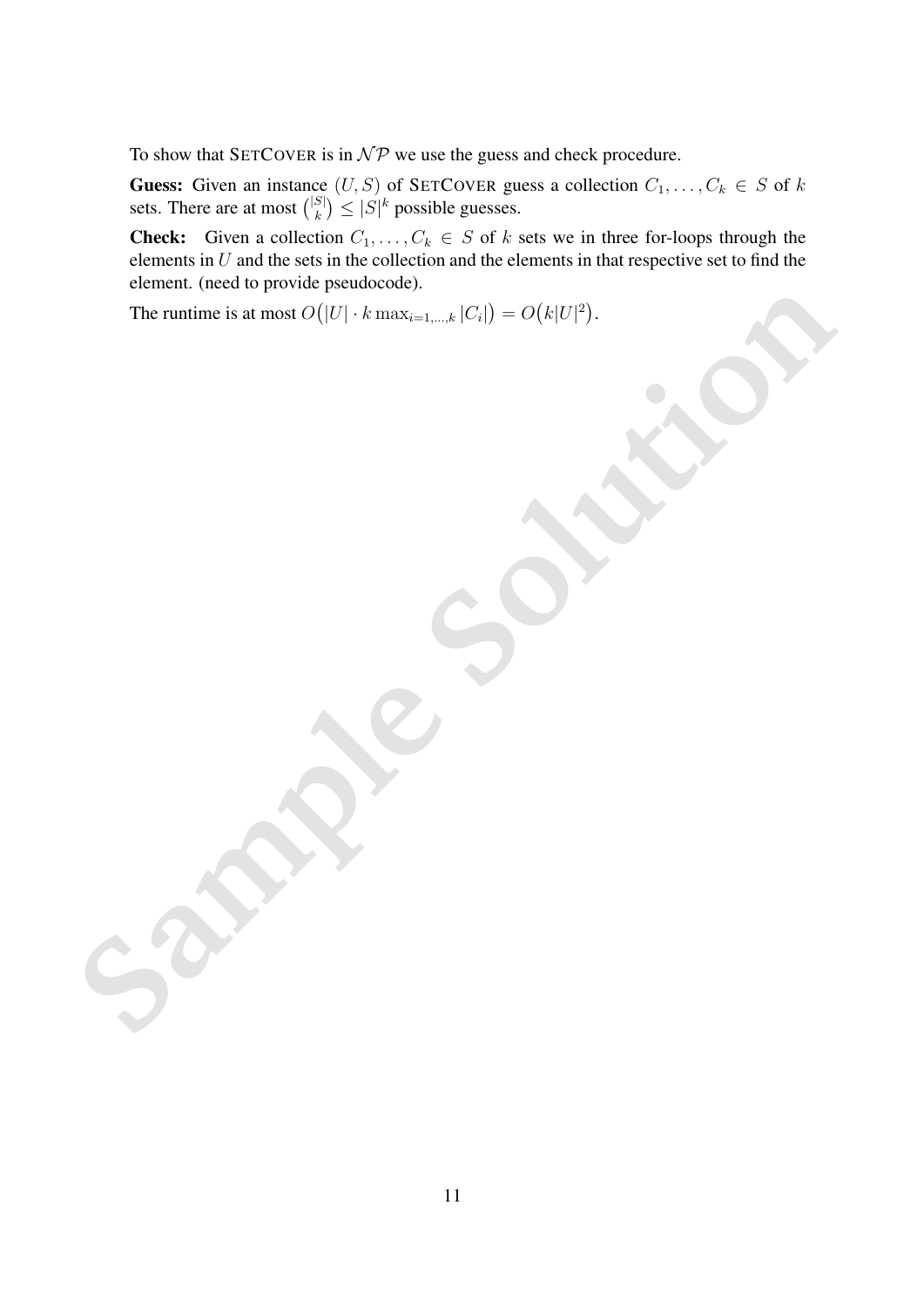## Task 8: Logic (16 Points)

(a) Consider the following propositional formula

$$
\psi := (x \wedge y \to z \vee w) \wedge (y \to x) \wedge (z \wedge y \to 0) \wedge (w \wedge y \to 0) \wedge y.
$$

- (i) Transfer  $\psi$  into an equivalent formula in **conjunctive normal form (CNF)**. *(3 Points)*
- (ii) Use the **resolution calculus** to show that  $\psi$  is unsatisfiable. *(5 Points)*
- (b) Consider the following first order logical formulae

 $\varphi_1 := \forall x R(x,x)$  $\varphi_2 := \forall x \forall y R(x, y) \rightarrow (\exists z R(x, z) \land R(z, y))$  $\varphi_3 := \exists x \exists y \, (\neg R(x, y) \land \neg R(y, x))$ 

where  $x, y$  are variable symbols and  $R$  is a binary predicate. Give an interpretation

(i) Taistof *v* under the continuum in computation (c.Nr.). C rotation<br>
(ii) Use the resolution calculus to show that  $\psi$  is unsatisfiable. (5 Peints)<br>
(b) Consider the following first order logical formulae<br>  $\varphi_1 := \forall x F$ (i)  $I_1$  which is a **model** of  $\varphi_1 \wedge \varphi_2$ . *(3 Points)* (ii)  $I_2$  which is **no model** of  $\varphi_1 \wedge \varphi_2 \wedge \varphi_3$ . *(2 Points)* (iii)  $I_3$  which is a **model** of  $\varphi_1 \wedge \varphi_2 \wedge \varphi_3$ . *(3 Points)* 

*Remark: No proof required.*

## Sample Solution

(a) (i)

$$
(\neg x \lor \neg y \lor z \lor w) \land (\neg y \lor x) \land (\neg z \lor \neg y) \land (\neg w \lor \neg y) \land y.
$$

(ii) We use the resolution inference rule to derive an unsatisfiable formula

$$
\{\neg w, \neg y\}, \{y\} \vdash_{\mathbf{R}} \{\neg w\} \{\neg z, \neg y\}, \{y\} \vdash_{\mathbf{R}} \{\neg z\} \n\{x, \neg y\}, \{y\} \vdash_{\mathbf{R}} \{x\} \{\neg x, \neg y, z, w\}, \{y\} \vdash_{\mathbf{R}} \{\neg x, z, w\} \{\neg x, z, w\}, \{\neg w\} \vdash_{\mathbf{R}} \{\neg x, z\} \{\neg x, z\}, \{\neg z\} \vdash_{\mathbf{R}} \{\neg x\} \{\neg x\}, \{x\} \vdash_{\mathbf{R}} \Box
$$

(b) (i) Pick  $I_1 := \langle \mathbb{R}, \cdot^{I_1} \rangle$  where  $R^{I_2}(x, y) : \iff x \leq_{\mathbb{R}} y$ . This is a model because ' $\leq_{\mathbb{R}}$ ' is *reflexive*, therefore fulfills  $\varphi_1$ . Moreover for every  $x, y \in \mathbb{R}$  with  $x \leq_{\mathbb{R}} y$  we can choose  $z := x$ , which fulfills  $x \leq_{\mathbb{R}} z \wedge z \leq_{\mathbb{R}} y$ . Thus  $\varphi_2$ is also satisfied.